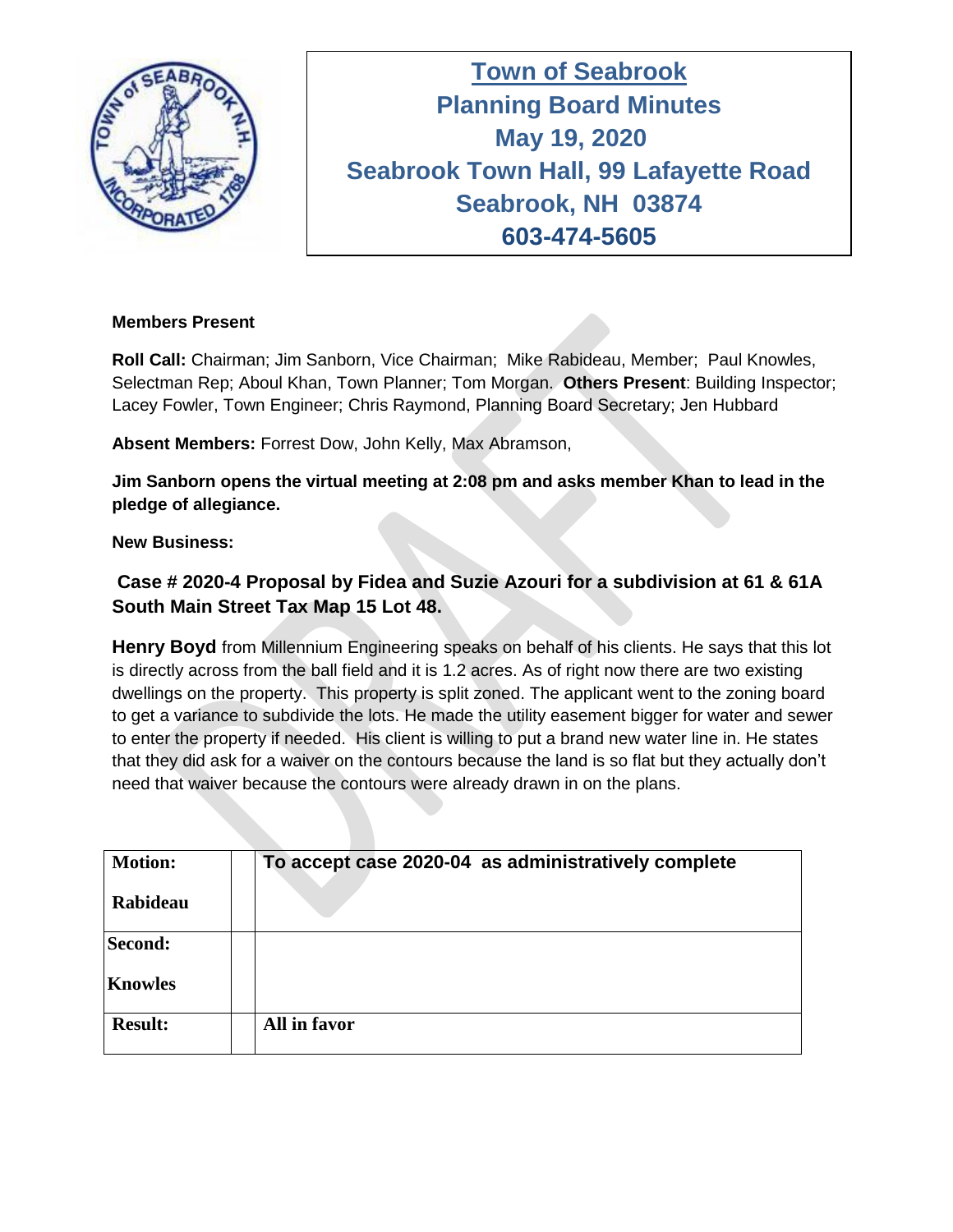**Khan** asks **Tom Morgan** if he is satisfied with the client on all the checklists 1-6 that he had submitted. **Morgan** is satisfied.

**Rabideau** has a question about extending the lot line. He would like to know if extending the lot line behind and out of the commercial zone does it then extend the commercial zone into the residential zone? Tom Morgan states that it does not; it would have to go to town meeting to move the zoning boundary.

**Sanborn** calls on the public or abutters for any comments. Seeing none.

| <b>Motion: Khan</b>              | To approve Case # 2020-4 Proposal by Fidea and Suzie Azouri for a<br>subdivision at 61 & 61A South Main Street Tax Map 15 Lot 48. |
|----------------------------------|-----------------------------------------------------------------------------------------------------------------------------------|
| <b>Second:</b><br><b>Knowles</b> |                                                                                                                                   |
| <b>Result:</b>                   | All in favor                                                                                                                      |

## **Case # 2020-05 Proposal by Asa Knowles,V for a subdivision at 3 and 7A Bigs Lane. Tax Map 14, Lot 17-30 & 17-1.**

**Henry Boyd** from Millennium Engineering speaks on behalf of his clients. There are two lots that they are working with. It is a subdivision but it is also a lot line adjustment. A portion of part A and a portion of part B will form the new lot for Asa V. The only trouble with this is that there are multiple water lines. The applicants have agreed to put in a new 2 inch service pipe from Lower Collins. It will serve lot 3 and the new lot. **Boyd** will add a second sheet to show where the new water line goes.

| <b>Motion:</b><br>Khan | To accept case 2020-05 as administratively complete |
|------------------------|-----------------------------------------------------|
| Second:<br>Rabideau    |                                                     |
| <b>Result:</b>         | <b>Knowles; Abstained</b><br>3 in favor             |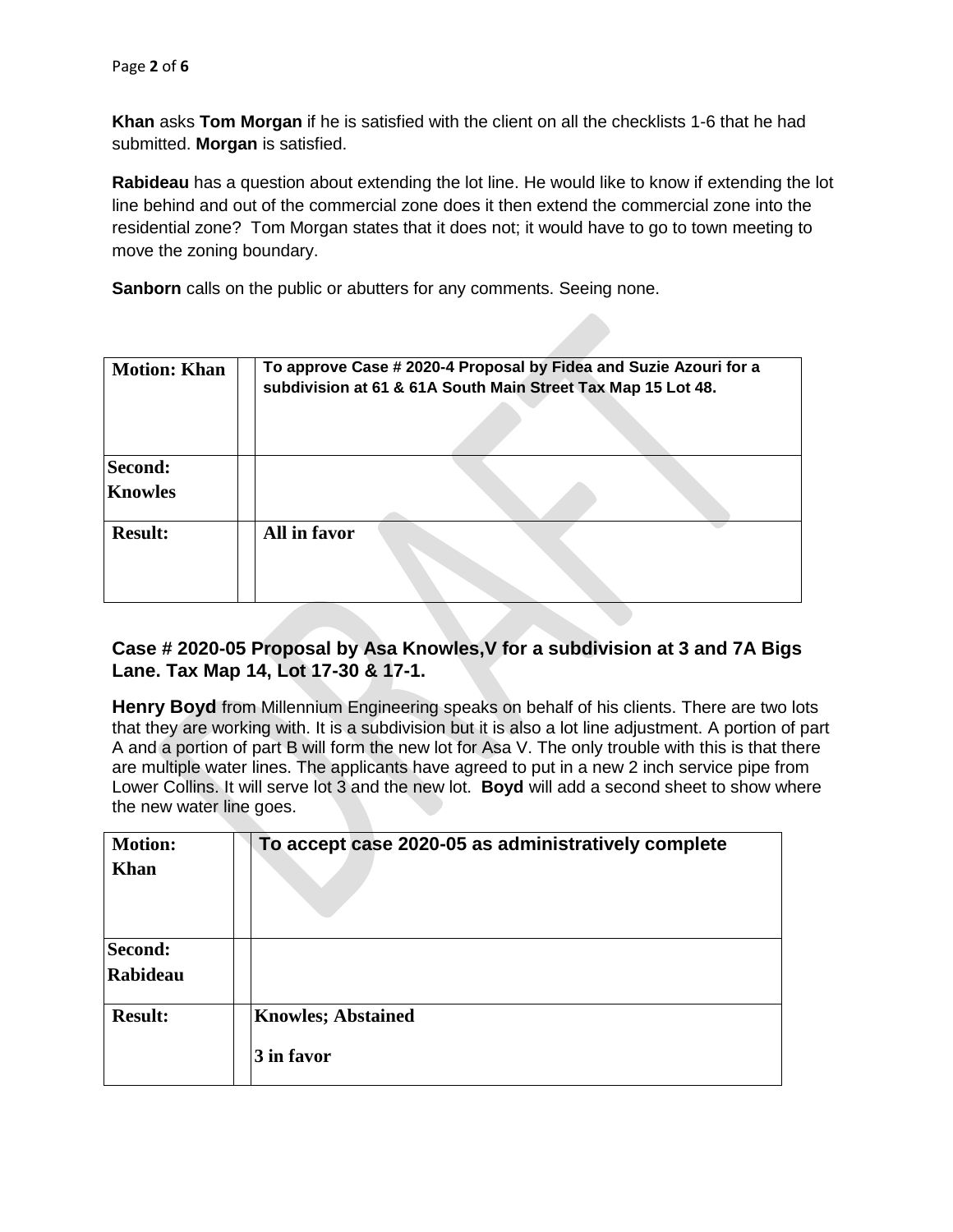| <b>Motion:</b><br>Rabideau | To approve the waiver on contours       |
|----------------------------|-----------------------------------------|
| <b>Second: Khan</b>        |                                         |
| <b>Result:</b>             | <b>Knowles; Abstained</b><br>3 in favor |

**Boyd** explains that they came to an agreement with the water department to upgrade to a 2 inch water line with a blow off.

#### **Sanborn opens it up to the public or abutters; Seeing none**

| <b>Motion:</b><br>Rabideau | To approve case 2020-05 as submitted    |
|----------------------------|-----------------------------------------|
| <b>Second: Khan</b>        |                                         |
| <b>Result:</b>             | <b>Knowles; Abstained</b><br>3 in favor |

## **Case 2020-06 Proposal by Joseph Guccarello for a subdivision at 162 South Main Street Tax Map 16 Lot 45.**

**Henry Boyd** from Millennium Engineering speaks on behalf of his clients. The property in question is .86 acres with wet lands in the back. The wetlands have been flagged. Going to take the house down and build on lot 1 and 2. They have all the frontage and area that is needed.

| <b>Motion:</b><br><b>Knowles</b> | To approve case 2020-06 as administratively complete. |
|----------------------------------|-------------------------------------------------------|
|----------------------------------|-------------------------------------------------------|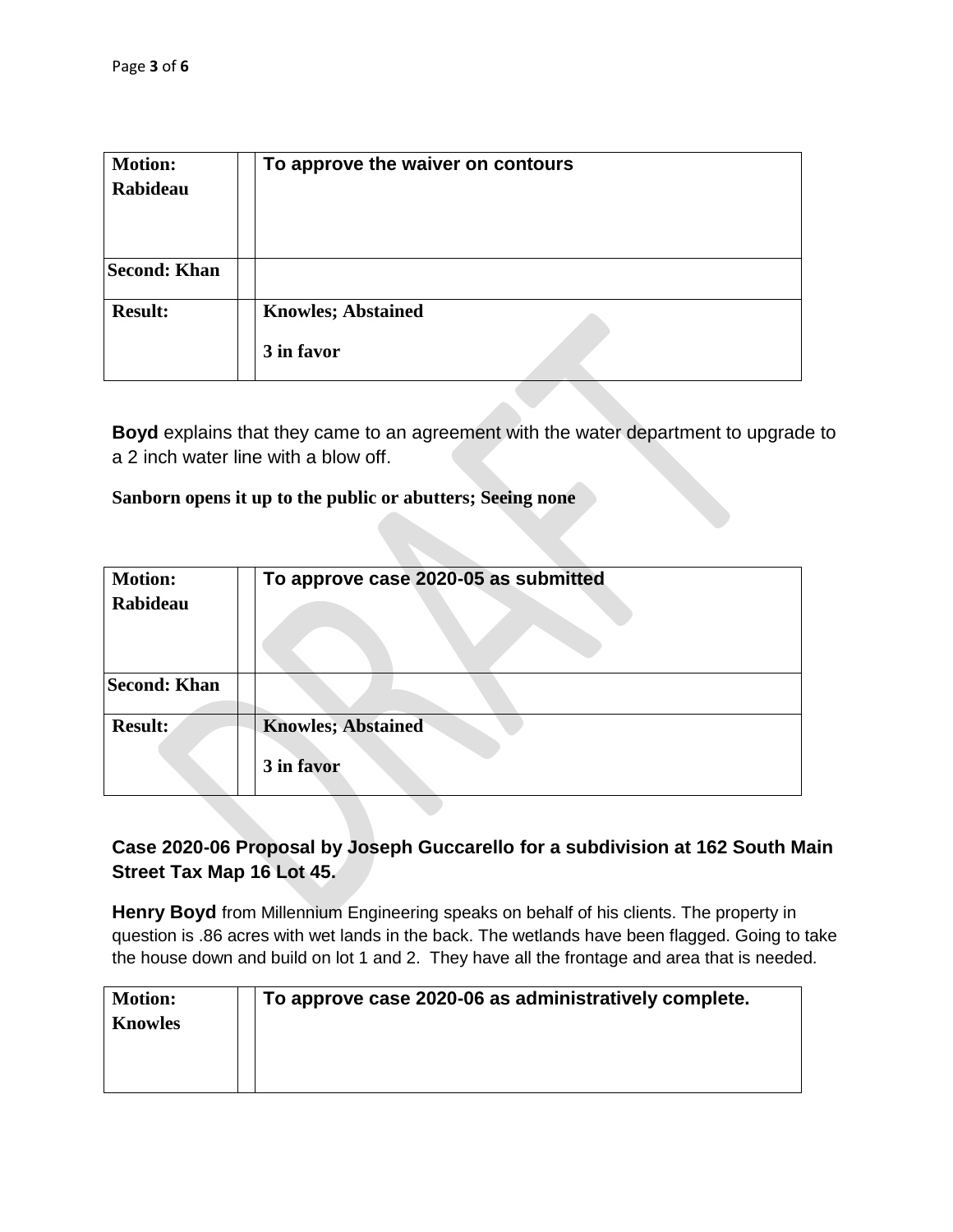| Second:<br>Rabideau |              |
|---------------------|--------------|
| <b>Result:</b>      | All in favor |

**Boyd** speaks about the pond that is near the property. He believes there is a problem with the ordinance and he doesn't agree with it. **Morgan** would just like it to be on record that they will observe the 50 foot setback for the wetland.

**Sanborn** opens it up to the public. Seeing none.

| <b>Motion:</b><br><b>Khan</b> | To approve case 2020-06 |
|-------------------------------|-------------------------|
| Second:<br><b>Knowles</b>     |                         |
| <b>Result:</b>                | All in favor            |

| <b>Motion:</b> | To approve the following waiver request:                                  |
|----------------|---------------------------------------------------------------------------|
| <b>Khan</b>    | *Relief from the 25 feet onto the neighbor's wetlands.                    |
|                | *Proposed contours and proposed dwellings                                 |
|                | (At the appropriate time we would like to see the waivers in<br>writing.) |
| Second:        |                                                                           |
| <b>Knowles</b> |                                                                           |
| <b>Result:</b> | All in favor                                                              |
|                |                                                                           |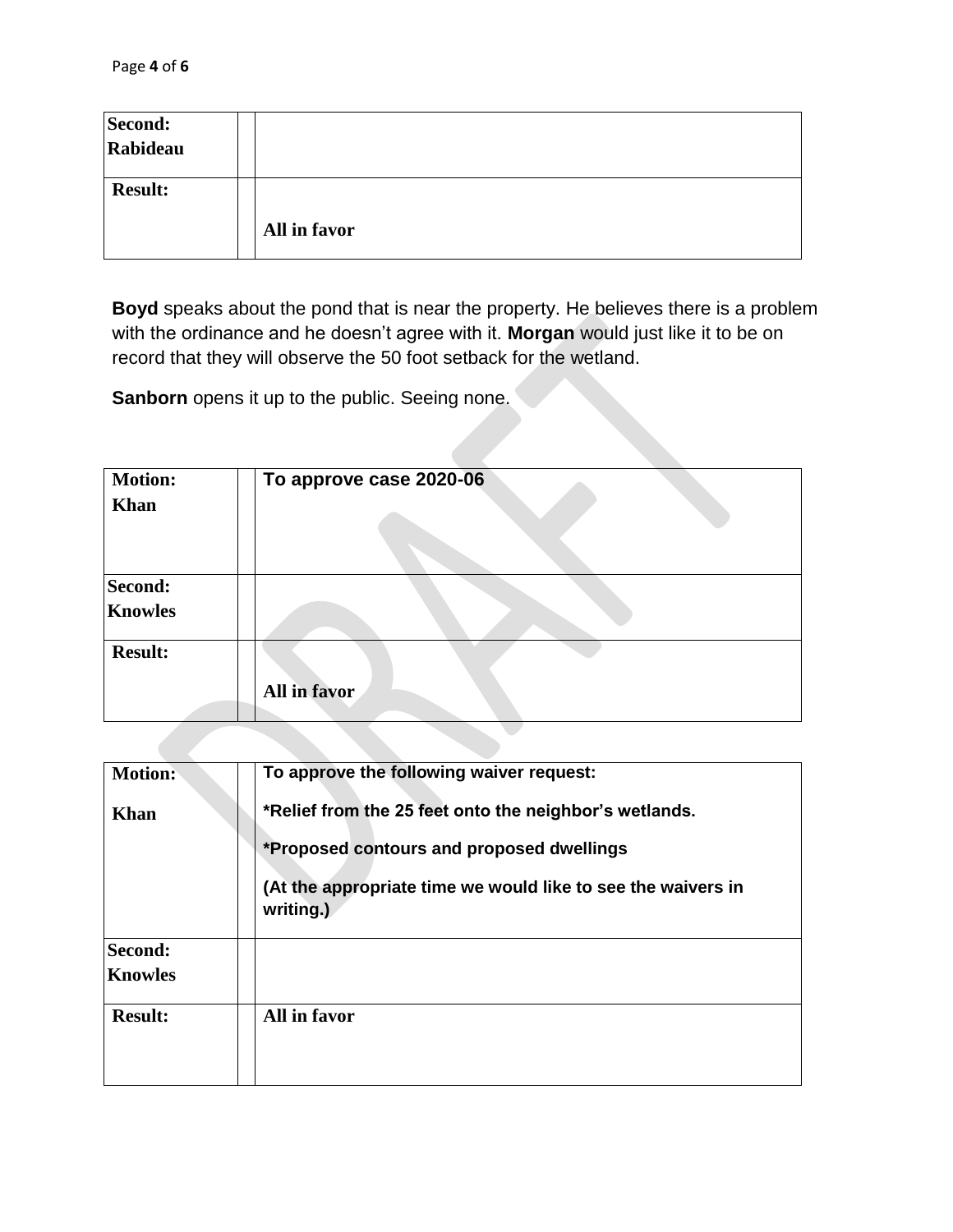**Khan** has a few corrections on the last meeting minutes. He would like these added to a few statements. "Emergency Room added", "These traffic signals", "In future".

| <b>Motion:</b>      | Approve May 5th minutes with the following corrections:       |
|---------------------|---------------------------------------------------------------|
| <b>Khan</b>         | "Emergency Room added", "These traffic signals", "In future". |
| Second:<br>Rabideau |                                                               |
| <b>Result:</b>      | <b>Knowles Abstained</b><br>3 in favor                        |
|                     |                                                               |

**Building Inspector Lacey Fowler** would like to talk about food trucks coming to the city and would like input from the Planning board on what they think.

**Khan** thinks that the food truck owner should come to the planning board with their application so we know who is looking to have a food truck.

**Morgan** would like to see food trucks on Route one. He is inclined to go easy on this due to the current situation but respects Khans request to have a meeting when we receive an application. So he can go either way.

| <b>Motion:</b><br><b>Sanborn</b> | To waive the jurisdiction of food trucks to Lacey Fowler<br>until after Labor Day and then we can revisit this topic. |
|----------------------------------|-----------------------------------------------------------------------------------------------------------------------|
| Second: Khan                     |                                                                                                                       |
| <b>Result:</b>                   | <b>Knowles</b> ; Abstained<br>3 in favor                                                                              |